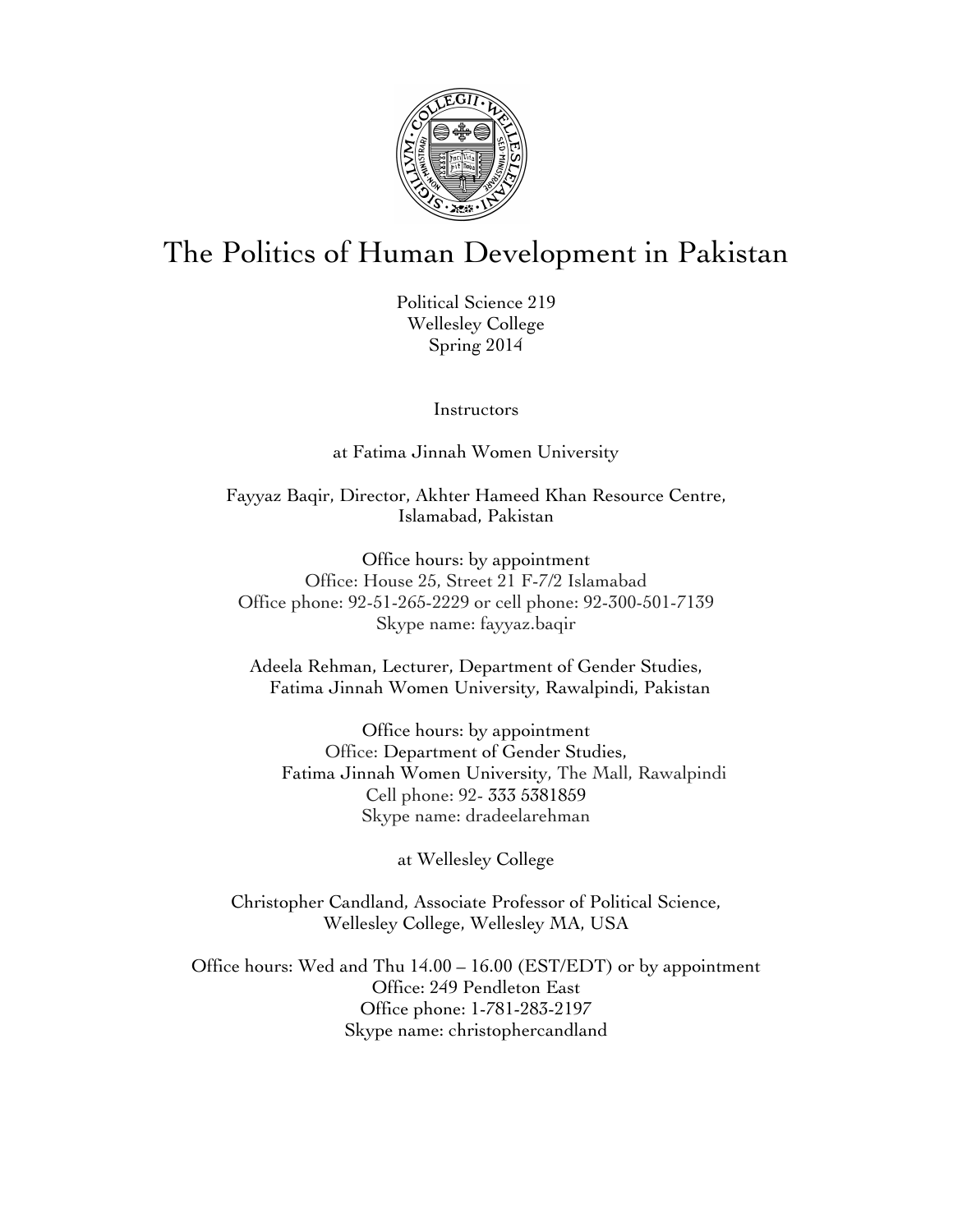Course Venues

At Fatima Jinnah Women University: Video Conference Room

At Wellesley College:

Pendleton East 129

Course Timing

At Fatima Jinnah Women University:

before March 12 6:30 pm– 9:30 pm (PST) on and after March 12 5:30 – 8:30 pm (PST)

At Wellesley College:

before March 12 Wednesdays 8:30–11:30 (EST) after March 12 Wednesdays 8:30–11:30 (EDT)

Course Description

Pakistan has faced formidable challenges in human development. At the same time, some community development associations in Pakistan have been greatly successful, by many measures, and models for people in other countries. This course analyzes policies and practices related to human development in Pakistan.

All classes are held by videoconference involving students at Wellesley College (in Wellesley Massachusetts USA) and at Fatima Jinnah Women University (in Rawalpindi Pakistan). Students will discuss the reading with the instructors, interact with one another, and interact with Pakistani leaders in human development.

Issues considered include formative national economic development models, the turn toward human development measures, the centrality of gender to human development, women's health, basic education, community development in rural and urban settings, rights of minorities, women, and workers, and legal and political conditions for high human development achievements. Among the programs we examine are the Aga Khan Rural Support Programme in Gilgit-Baltistan, the nation-wide Citizens Foundation schools, and the Orangi Pilot Project.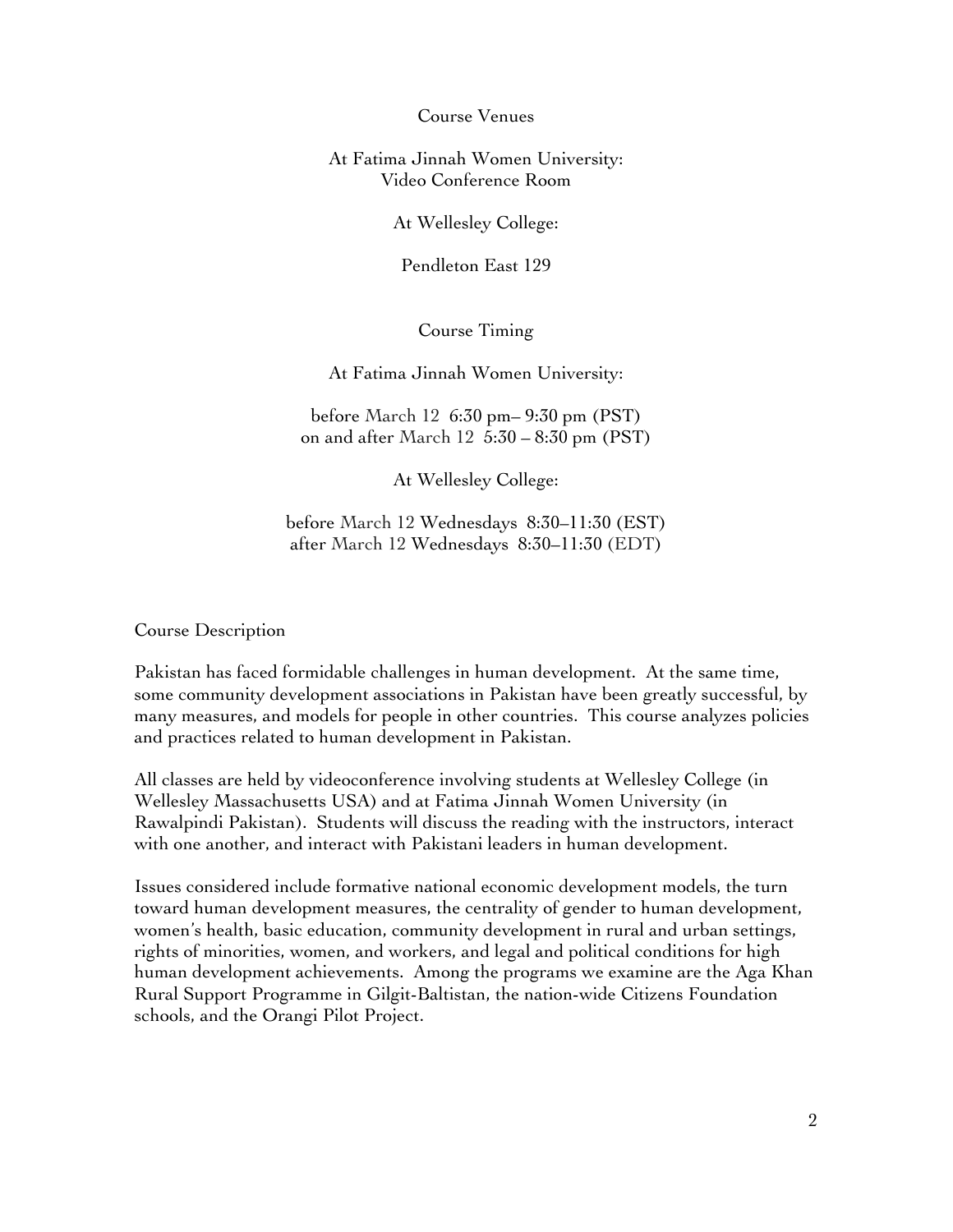# Format

Roughly half of each class will be devoted to presentation of concepts and discussion of the assigned reading. About two-thirds of each of seven classes will be devoted to presentations and interactions with world leaders in their fields. Guests will speak for 45-60 minutes and answer students' questions for an hour or so. To help allow students to develop their own judgment about the challenges and lessons from diverse Pakistani experiences with human development, each speakers will be asked to address a common set of questions.

If all agree, the guest lectures and following question and answer periods will be recorded and posted to the Akhter Hameed Khan Resource Centre web page. You have a right to ensure that your image and voice not be recorded or taped. The instructors will help you to protect that right. Only those who sign a release from will be recorded or taped.

The electronic course conference is private; it is open only to registered students and the instructors.

# Assignments

Please do the assigned reading and post to the electronic conference either an answer to the study questions for the class or some other response to the reading (such as a question of your own, a perspective that you gained, or a disagreement that you have with the reading). Please post your responses by 22.00 PST / 13.00 EST/EDT on the Monday before class. Study questions are written to help guide your reading. These responses may be as brief as 50 words and will not be graded.

In addition to the ungraded assignments – class attendance, weekly reading, posting of answers to study questions or responses to reading and a couple of out-of-class assignments (to allow students from the two classrooms to connect out of class) –there are two written assignments that are graded. These are a short paper (no more than 1,500 words) due before 23.00 PST / 13.00 EDT on Thursday March 13 and a longer paper (no more than 3,500 words) due before 23.00 PST / 13.00 EDT on Tuesday May 20. The short paper is worth 25% of the final grade; the final paper is worth 50% of the final grade. Informed class participation is worth 25% of the final grade.

# Additional Information

This course belongs to you, its student. The instructors are here to facilitate your learning. Please let us know how the course can be adapted to meet your learning needs.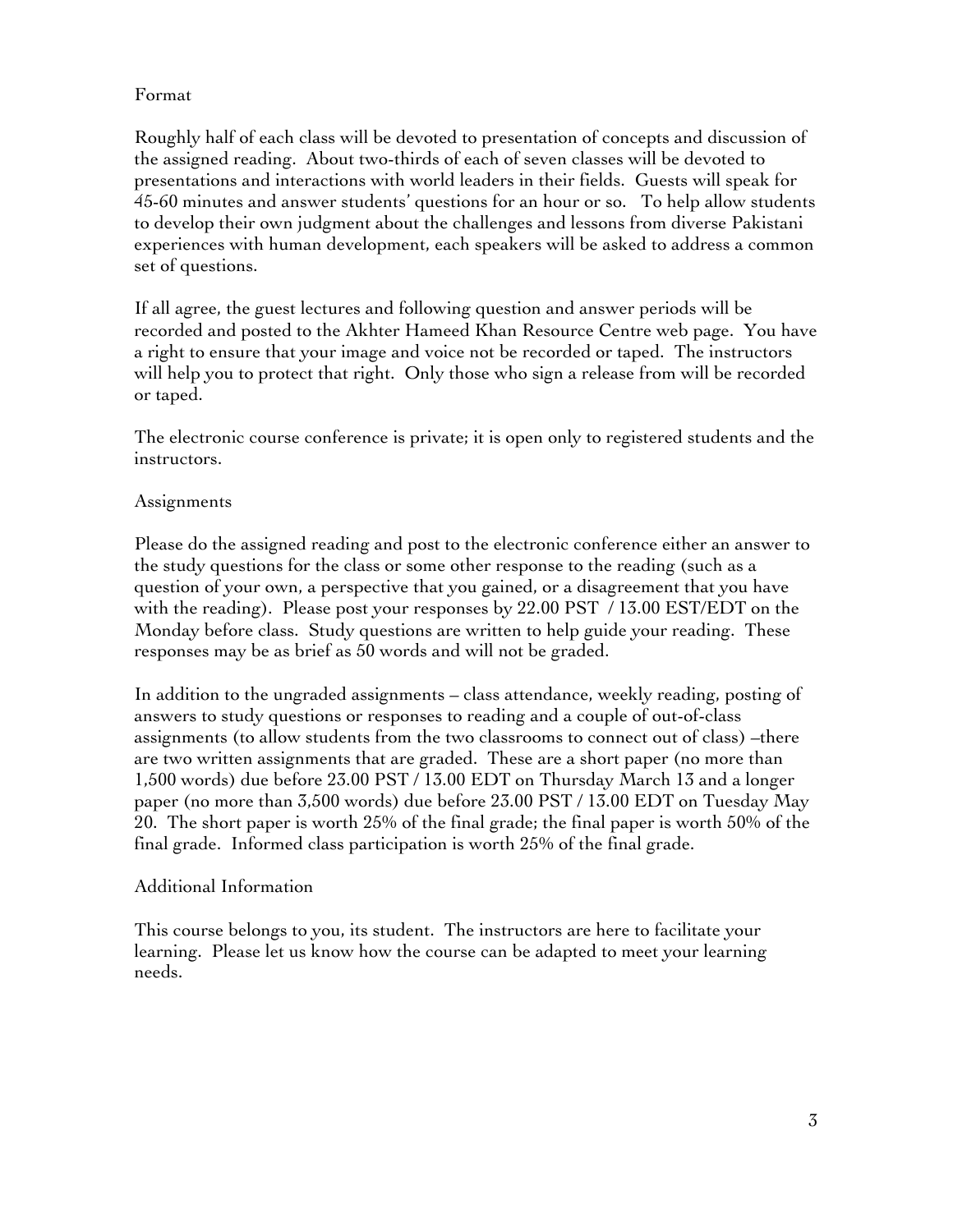# Early Assignments

1. Please post to the Sakai course conference as an introduction to other class members, at least two biographical details and one learning goal for the course. Please do this by 23.00 PST (13.00 EST) on Monday, February 3.

2. Please post to the Sakai course conference your assessment of what the greatest challenge (or set of challenges) to human development is. Please do this by 23.00 PST (13.00 EST) on Monday, February 22. These will be discussed in class on Wednesday, February 26.

# **Other assignments are in the class schedule below.**

Class Schedule

**Wednesday, January 29** [Note: This is before FJWU students begin their semester.]

# **1. Overview of Pakistan's Demographics, Economics, and Politics**

Candland in Krieger "Pakistan" (Candland in Krieger 2013: 3 pp) Candland in Long "Poverty and Inequality: Persistent Effects of Pakistan's Formative Economic Development Model" (Candland in Long 2014: 26 pp)

**Wednesday, February 5**  [Note: This is Fatima Jinnah Women University students' first class.]

# **2. Introductions and Discussion of Nation, State, Politics, and People**

Tagore, "Nationalism in the West" (Tagore: 1918: 3-46)

Study Question:

What does Tagore mean when he writes that India (by which he means all of South Asia) had centuries of invaders but only with the British did it encounter a nation? What is the difference between the state, the government, and the nation? Why do many scholars and politicians use these terms as if they were synonymous?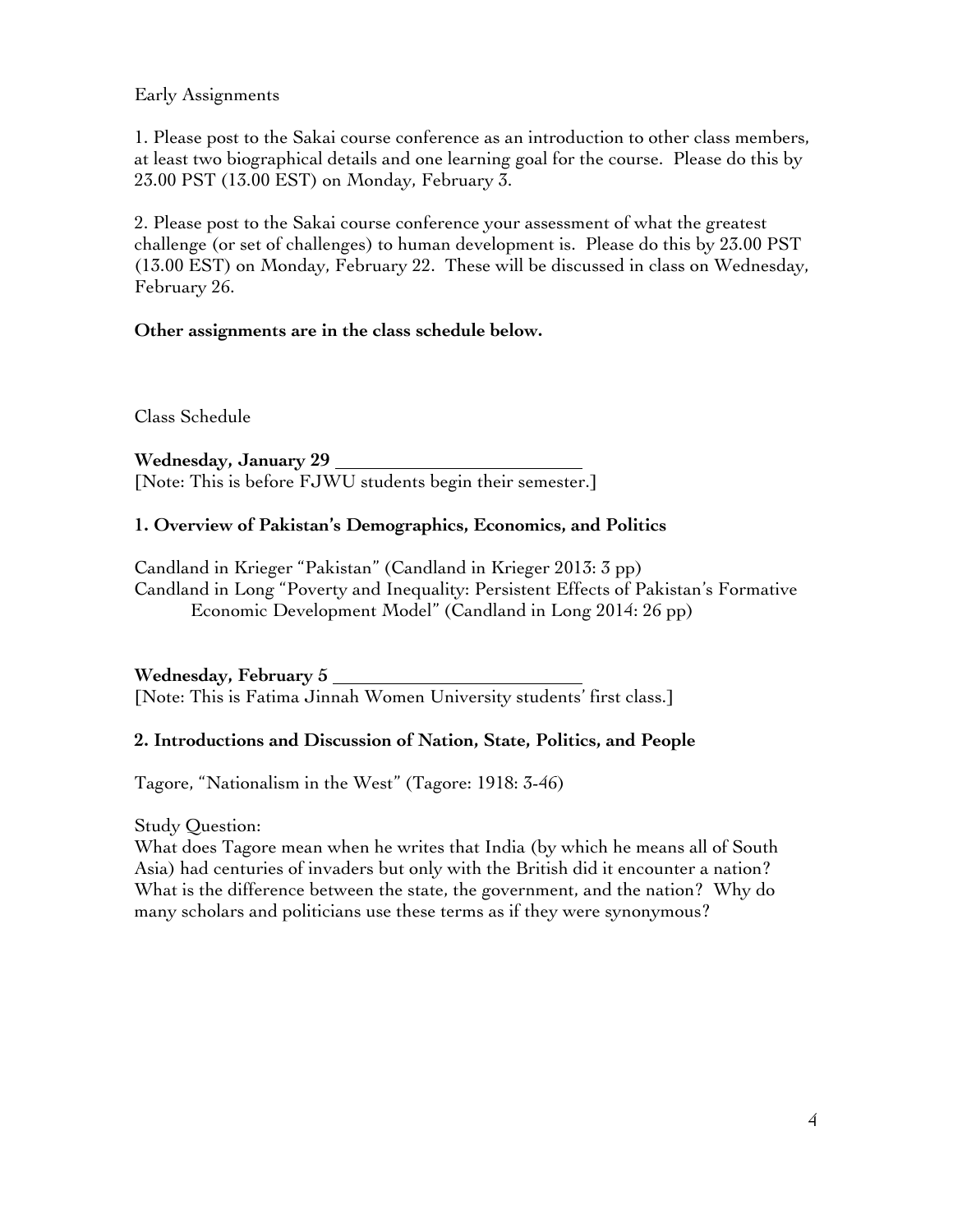**Wednesday, February 12** 

# **3. Economic and Human Development in Pakistan: The Neo-Classical Legacy**

Haq, "An Approach to Economic Planning" *(*Haq 1963: 1-31) Papanek, "Gentleman at Work" (Papanek 1967: 75-105)

Study Questions: What is the "two-sector growth model with unlimited supplies of labor"? Why were growth models adopted by Pakistan in the 1950s and 1960s?

**Wednesday, February 19**

# **4. The Transition to Human Centered Development**

Guest Lecturer: Ms. Khadija Haq Founding Director, Mahbubul Haq Human Development Centre

Streeten, "Forward" (Streeten in Haq 1995: ix-xviii) Khan, "Orangi: The Art of Survival" (Khan 8-12) Sen, "A Decade of Human Development" (Sen 2000: 17-23) Haq et al, "Economic Growth and Human Development in Pakistan" (Haq et al 2008: 68-90) Ake, "Development and Underdevelopment" (in Krieger 2000: 218-221) Sen, "Poverty as Capacity Deprivation" (Sen 1999: 87-110)

Study Questions: What is human development? How does it differ from economic development? What is the relationship between economic development and human development?

**Wednesday, February 26**

#### **5. Student Reports on Human Development Challenges** What are the greatest development challenges in the world?

5 minutes for each student

**Assignment:** read all other students' responses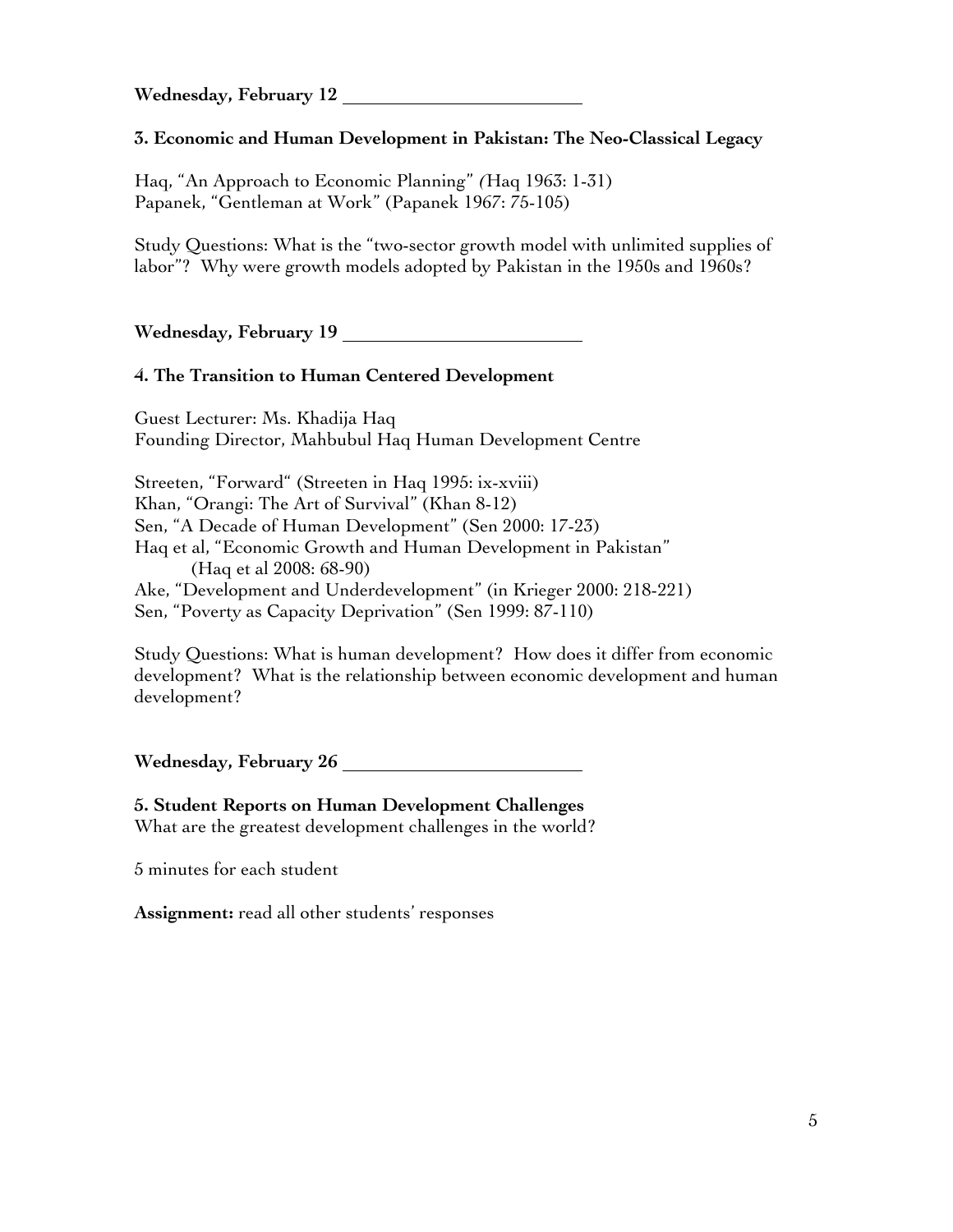**Wednesday, March 5** 

# **6. Gender and Human Development**

Guest Lecturer: Ms. Nafisa Shah, Chairperson National Commission for Human Development

Haq et al, "Women in South Asia" (Haq et al 2008: 201-219) World Bank "The Political Economy of Gender Reform" (World Bank 2012 330-345)

Study Question: Pakistani women have held the office of Prime Minister, Speaker of the National Assembly, Foreign Minister, Information Minister, Defence Secretary, and Ambassador. At the same time, the ratio of females to males in the population and the ratio of formally educated literate females to and formally educated literate males suggest that there is pervasive gender discrimination in Pakistan. How do you explain the contrast between the apparent female empowerment at higher levels of political leadership and the apparent widespread discrimination against girls and women in Pakistan?

**Wednesday March 12** 

# **7. Basic Education and Social Opportunity**

Guest Lecturer: Ahsan Saleem Founding Director, The Citizens' Foundation

Haq et al, "A Ten Year Review of Education in Pakistan" (Haq et al 2008: 144-159) Campaign for Quality Education, "Pakistan Education: What Works and Why?" (Campaign for Quality Education 2009: 1-48)

Study Question: What is required to ensure that all school-aged children in Pakistan are in school?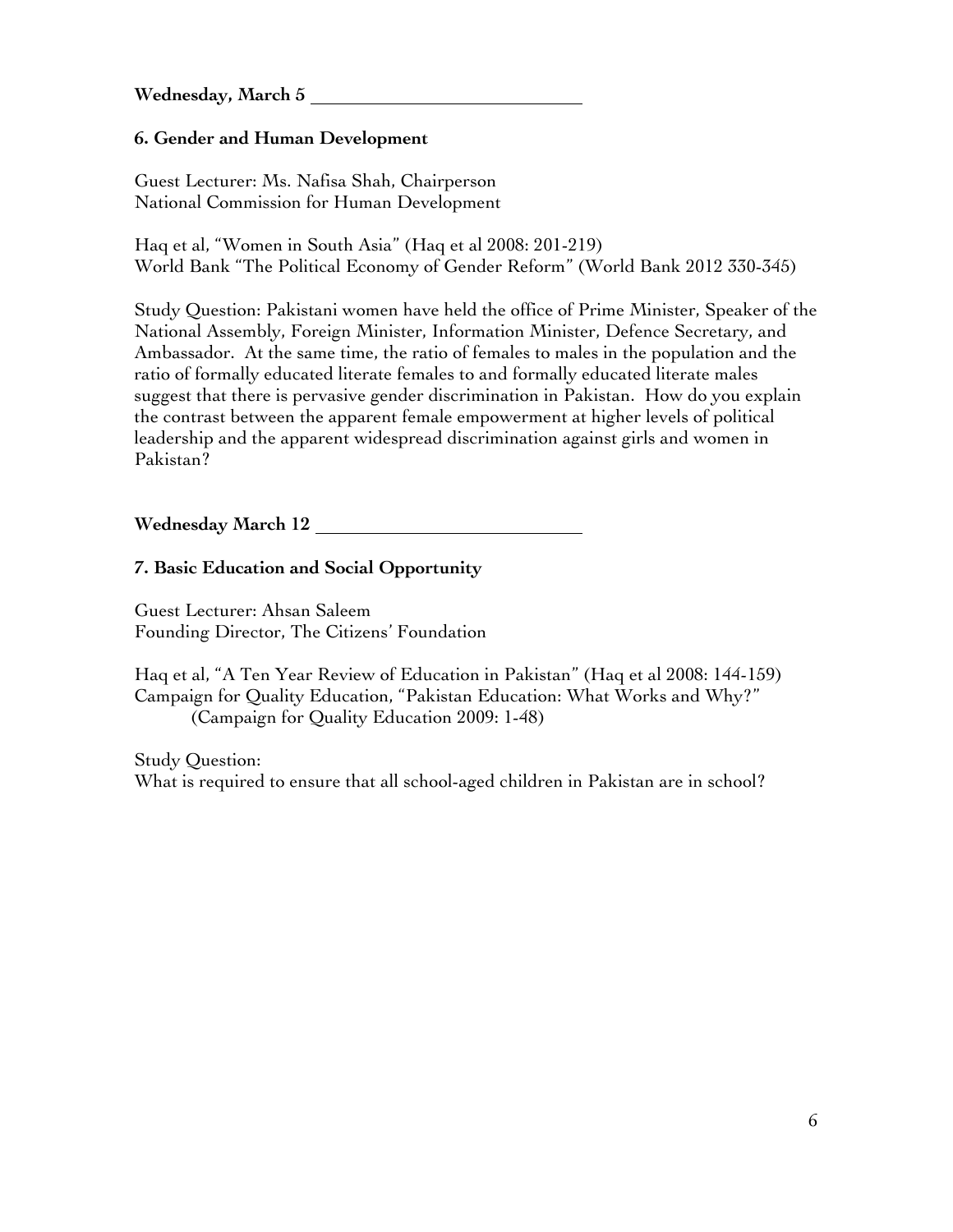**Wednesday, March 19**

# **8. Gender and Health**

Guest Lecturer: Dr. Abdul Ghaffar Biilloo Founding Director, Health and Nutrition Society

Tinker, "Improving Women's Health in Pakistan" (Tinker 1998: 1-40) Shaikh, Haran, and Hatcher, "Women's Social Position and Health-Seeking Behaviors" (Shaikh, Haran, and Hatcher 2008: 945-959)

Study Questions: What major health challenges do women in Pakistan face? Why are we not nearer the objectives for women's health mentioned by Ann Tinker nearly 15 years ago?

**Wednesday, March 26 Spring Break – No Classes at Wellesley**

(Candland will attend the class in person in Pakistan. Wellesley students may join.)

**Wednesday, April 2** 

**9. Orangi Pilot Project**

Guest Lecturer: Arif Hasan, Architect Orangi Pilot Project

Khan, *Orangi Pilot Project*, chapter

Khan, "Comments By Director OPP on UNCHS CTA's Appraisal," (Khan 169-171) Hasan, *Participatory Development*, chapters 5through 8

Study Questions: The Orangi Pilot Project experience highlights the inherent weakness of a "results oriented blue print" approach compared to the unpredictable "process oriented organic approach" for human development. What do you see to be the fundamental differences in the dynamics of both these approaches? Which model is more conducive to human development in lower income communities?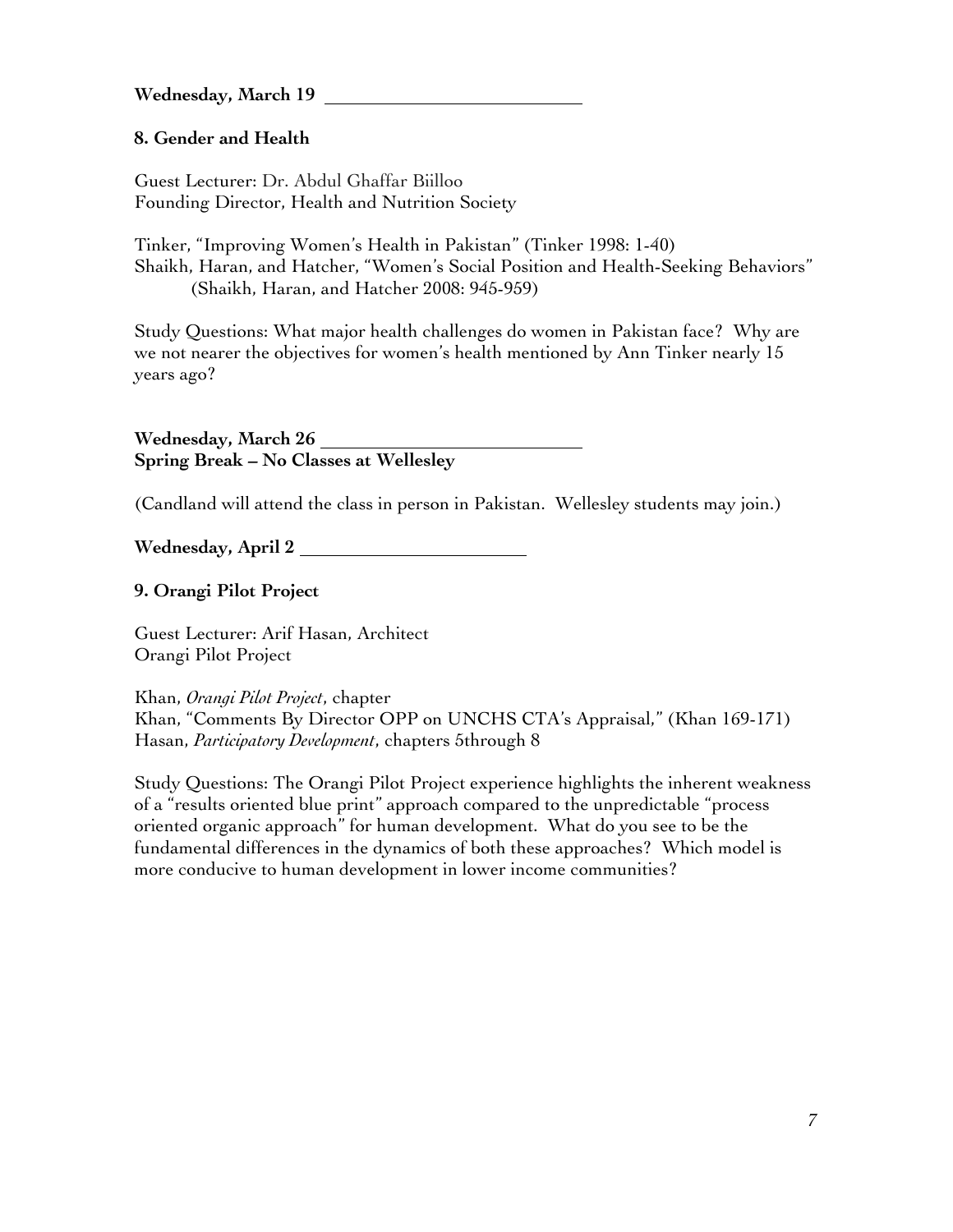**Wednesday April 9 \_\_\_\_\_\_\_\_\_\_\_\_\_\_\_\_**

#### **10. The Rural Support Programme Experience**

Guest Lecturer: Shandana Khan, Chief Executive Officer Rural Support Programme Network

Khan, *The Aga Khan Rural Support Programme*, chapter or two Gloekler and Seeley, "Gender and AKRSP – Mainstreamed or Sidelined?" (Wood 2006)

Study Questions: What are the challenges for establishing community solidarity in areas where the AKRSP works? What are the AKRSP strategies for fostering trust between the community and the organizers? Are these strategies that can be as easily adopted by government agencies as by non-governmental agencies?

**Wednesday April 16** 

#### **11. Formal and Informal Labor**

Guest Lecturer: Farhat Parveen, Chief Executive National Organization for Working Communities

Shahid, "Challenging Silences: Listening to Untold Stories of Women Domestic Workers in Pakistan" (Shahid 2010: 147-188)

Friedmann-Sánchez and Griffin "Defining the Boundaries between Unpaid Labor and Unpaid Caregiving" (Friedmann-Sánchez and Griffin 2011: 511-534)

Study Questions: What are the major hindrances to fundamental rights at work of women domestic workers? What can be done to remove these hindrances? What is being done?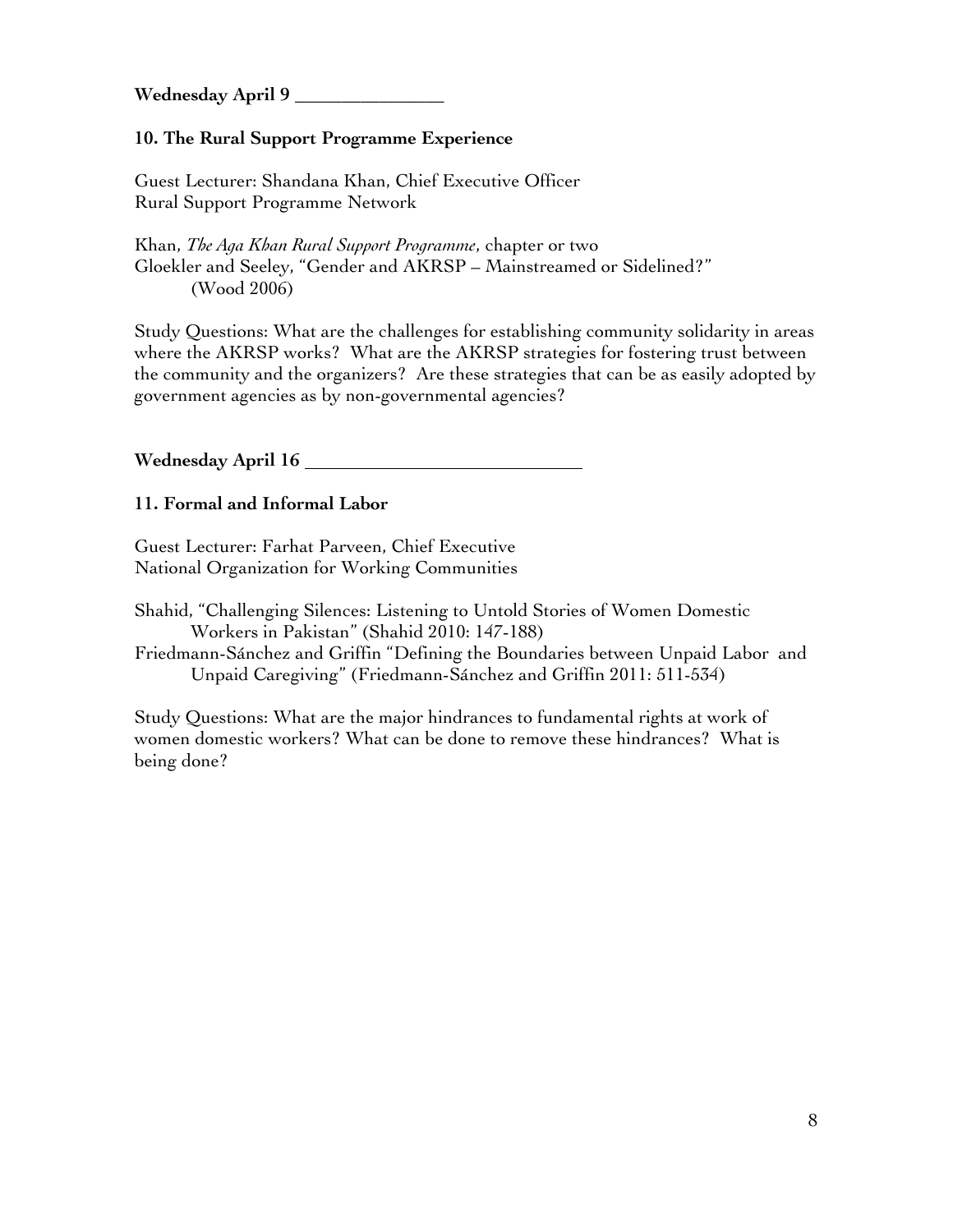**Wednesday April 23 \_\_\_\_\_\_\_\_\_\_\_\_\_\_\_\_**

# **12. Political Conditions for Human Development**

Guest Lecturer: I. A. Rehman, Chairperson Human Rights Commission of Pakistan

UN Women, *Progress of the World's Women 2011-2012* (2012) available here

Study Questions:

\_\_\_\_\_\_\_\_\_\_\_\_\_\_\_\_

Under what conditions does the law perpetuate class and gender inequalities and under what conditions can the law transform class and gender inequalities? Reviewing the UN Women report consider and propose a specific legal intervention that would be most beneficial for Pakistani women.

**Wednesday April 30 Ruhlman Conference – No Classes at Wellesley** 

**Wednesday May 7 \_\_\_\_\_\_\_\_\_\_\_\_\_\_\_\_ 13. Justice for Women Workers**

Guest Lecturer: Nasira Javed Iqbal, Justice (retired)

Haq, et al, "Sources of Hope for South Asia" (Mahbub ul Haq Human Development Centre 2008: 237-246)

Shahid, "Toward an Integrated Approach: Non-Legal and Legal Strategies for the Protection of Women Domestic Workers in Pakistan" (Shahid 2010: 189-208)

Study Question: What can the law do and what can is the law unable to do in promoting human rights in Pakistan?

Reading: Orwell "Politics and the English Language"

**Assignment**: Post to the course conference the question to which your final paper will be an answer.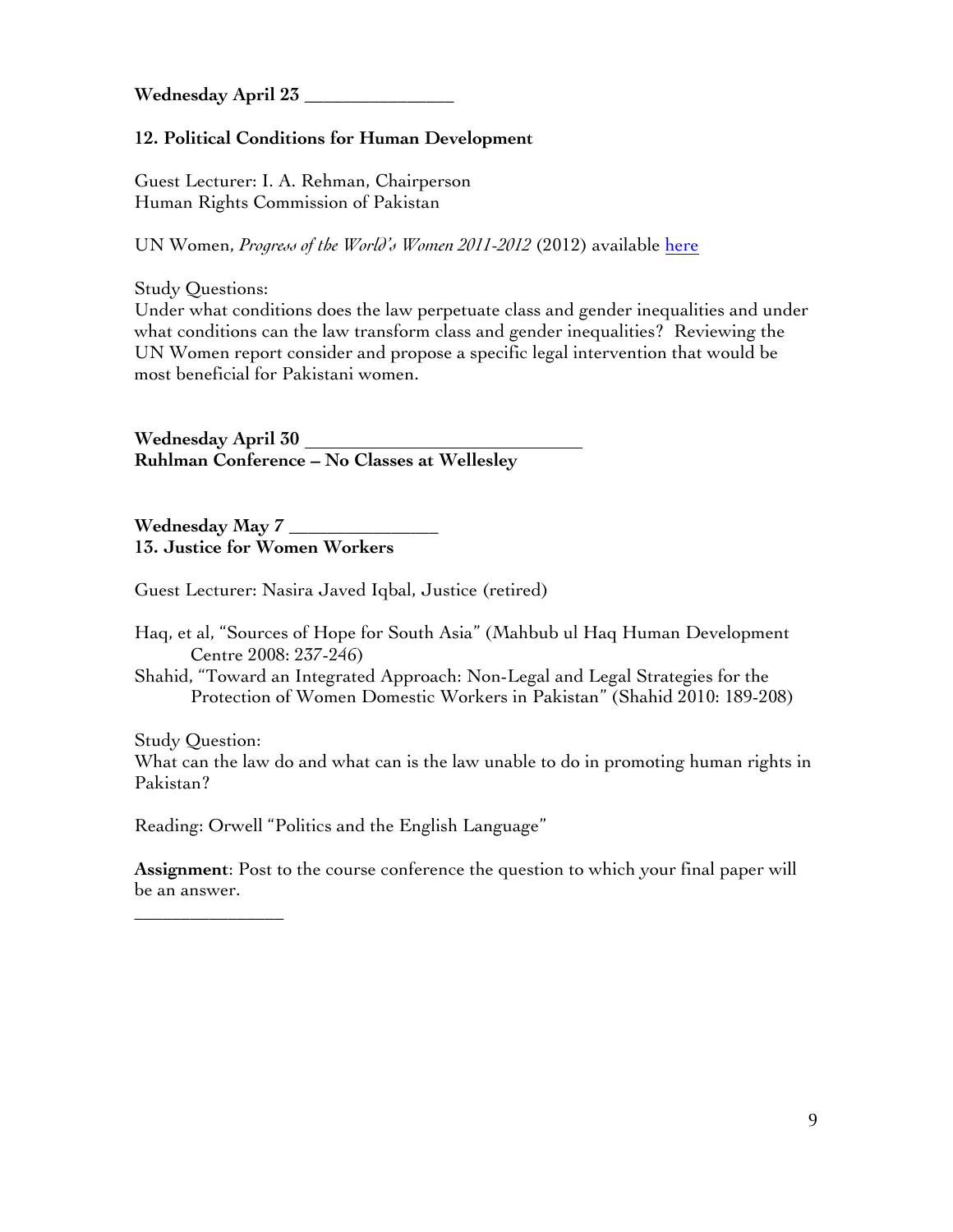#### Bibliography

- Ake, Claude, "Development and Underdevelopment" in Joel Krieger, ed., *Oxford Companion to World Politics*, (Oxford, 2000) 218-223
- Burki, Shahid Javed, *Historical Dictionary of Pakistan*, (Vision Books, 2003)
- Candland, Christopher, "Civil Society," in Joel Krieger, ed., *Oxford Companion to Comparative Politics*, (Oxford, 2012)
- Candland, Christopher, "Pakistan," in Joel Krieger, ed., *Oxford Companion to Comparative Politics*, (Oxford, 2012)
- Candland, Christopher, "The Roots of Inequality: Pakistan's Formative Economic Development Strategy and its Legacy," in Roger Long, ed., *The History of Pakistan*, (Oxford 2012)
- Candland, Christopher, "Social Capital," in Joel Krieger, ed., *Oxford Companion to Comparative Politics*, (Oxford, 2012)
- Edhi, Abdus Sattar, *An Autobiography: A Mirror to the Blind*, Tehmina Durrani, ed., (National Bureau of Publications, 1996)
- Fernando, Jude, "Nongovernmental Organizations, Micro-Credit, and Empowerment of Women," in Jude Fernando and Alan Heston, eds., *The Role of NGOs: Charity and Empowerment*, The Annals of the American Academy of Political and Social Science, (volume 554), Sage Periodical Press, November 1997
- Friedmann-Sánchez, Greta, and Joan Griffin, "Defining the Boundaries between Unpaid Labor and Unpaid Caregiving: Review of the Social and Health Sciences Literature," *Journal of Human Development and Capabilities*, 12: 4, (November 2011), 511-534
- Friends of Akhuwat, *Akhuwat: Microfinace with a Difference,* (Friends of Akhuwat 2008)
- Fukuda-Parr, "Theory and Policy in International Development: Human Development and Capability Approach and the Millennium Development Goals" (Fukuda-Parr 2011) 122-132
- Haq, Mahbub ul, *Reflections on Human Development*, (Karachi: Oxford, 1995)
- Haq, Mahbub ul, *The Strategy of Economic Planning: A Case Study of Pakistan*, (Oxford, 1963)
- Khan, Aga (His Highness) *Where Hope Takes Root:* Democracy and Pluralism in an Interdependent World (Douglas and Mcintyre, 2008)
- Khan, Akhter Hameed, *Orangi Pilot Project: Reminiscences and Reflections*, (Oxford, 2005)
- Khan, Rina Saeed, ed., *Islands of Hope: Recollections of Dr. Akhter Hameed Khan*, (Lahore: Vanguard Book, 2010)
- Khan, Shoaib Sultan, *The Aga Khan Rural Support Programme: A Journey through Grassroots Development*, (Oxford, 2009)
- Haq, Khadija, et al, *Human Development in South Asia 2007: A Ten Year Review*, (Islamabad: Mahbub ul Haq Human development Centre, 2008)
- Hasan, Arif, *Participatory Development: The Story of the Orangi Pilot Project-Research and Training Institute and the Urban Resource Centre, Karachi, Pakistan* (Oxford, 2010)
- Hasan, Arif, *The Unplanned Revolution: Observations on the Process of Socio-Economic Changes in Pakistan*, (Oxford, 2009)
- Krieger, Joel, ed., *Oxford Companion to Comparative Politics*, (Oxford, 2012)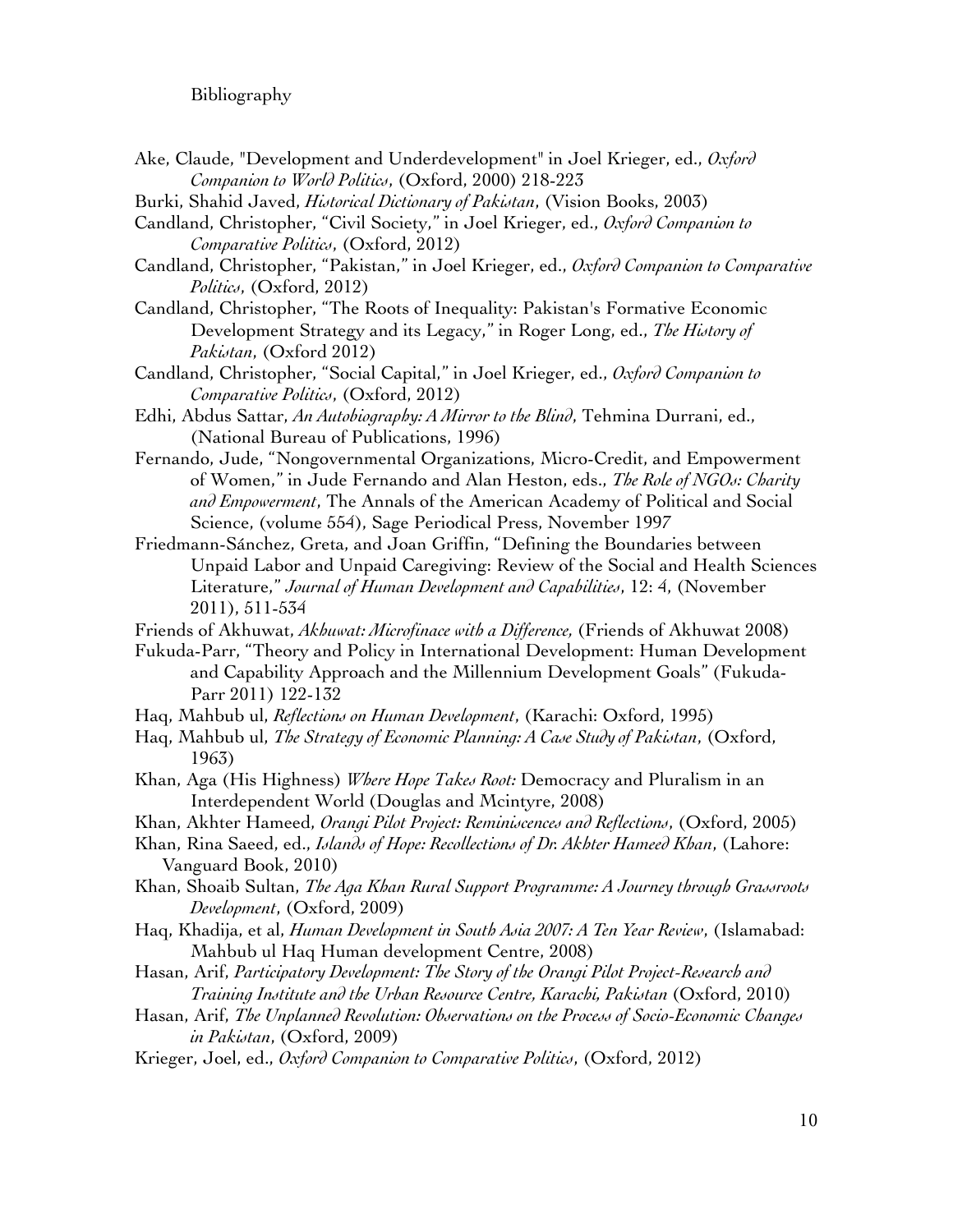- Lipton, Michael, *Why Poor People Stay Poor. A Study of Urban Bias in World Development*, (Harvard, 1977)
- Maathai, Wangari Muta, *Unbowed: A Memoir*, (Alfred A. Knopf, 2006)
- Nussbaum, Martha, *Women and Human Development: The Capabilities Approach*, (Cambridge, 2000)
- Sen, Amartya, "A Decade of Human Development," *Journal of Human Development and Capabilities*, 2000, (1: 1), 17-23
- Sen, Amartya, *Development as Freedom*, (New York: Anchor, 1999)
- Shahid, Ayesha, *Silent Voices, Untold Stories: Women Domestic Workers in Pakistan and their Struggle for Empowerment*, (Oxford, 2010)
- Stiglitz, Joseph, "Macroeconomic Fluctuations, Inequality, and Human Development," *Journal of Human Development and Capabilities*, 13: 1, (February 2012), 31-58
- Streeten, Paul, "Forward," in Mahbub ul Haq, *Reflections on Human Development*, (Karachi: Oxford, 1995), ix-xviii
- van den Berk-Clark, Carissa, and Loretta Pyles "Deconstructing Neoliberal Community Development Approaches and a Case for the Solidarity Economy," *Journal of Progressive Human Services*, 23: 1, (2012) 1-17.
- Walker, Melanie, "A Human Development and Capabilities 'Prospective Analysis' of Global Higher Education Policies," *Journal of Education Policy*, 25: 4, (July 2010), 485-501
- Wood, Geof, Abdul Malik, and Sumaira Sagheer, eds., *Valleys in Transition: Twenty Years of AKRSP's Experience in Northern Pakistan*, (Oxford, 2006)
- World Bank, *World Development Report 2012: Gender Equality and Development*, (World Bank 2011)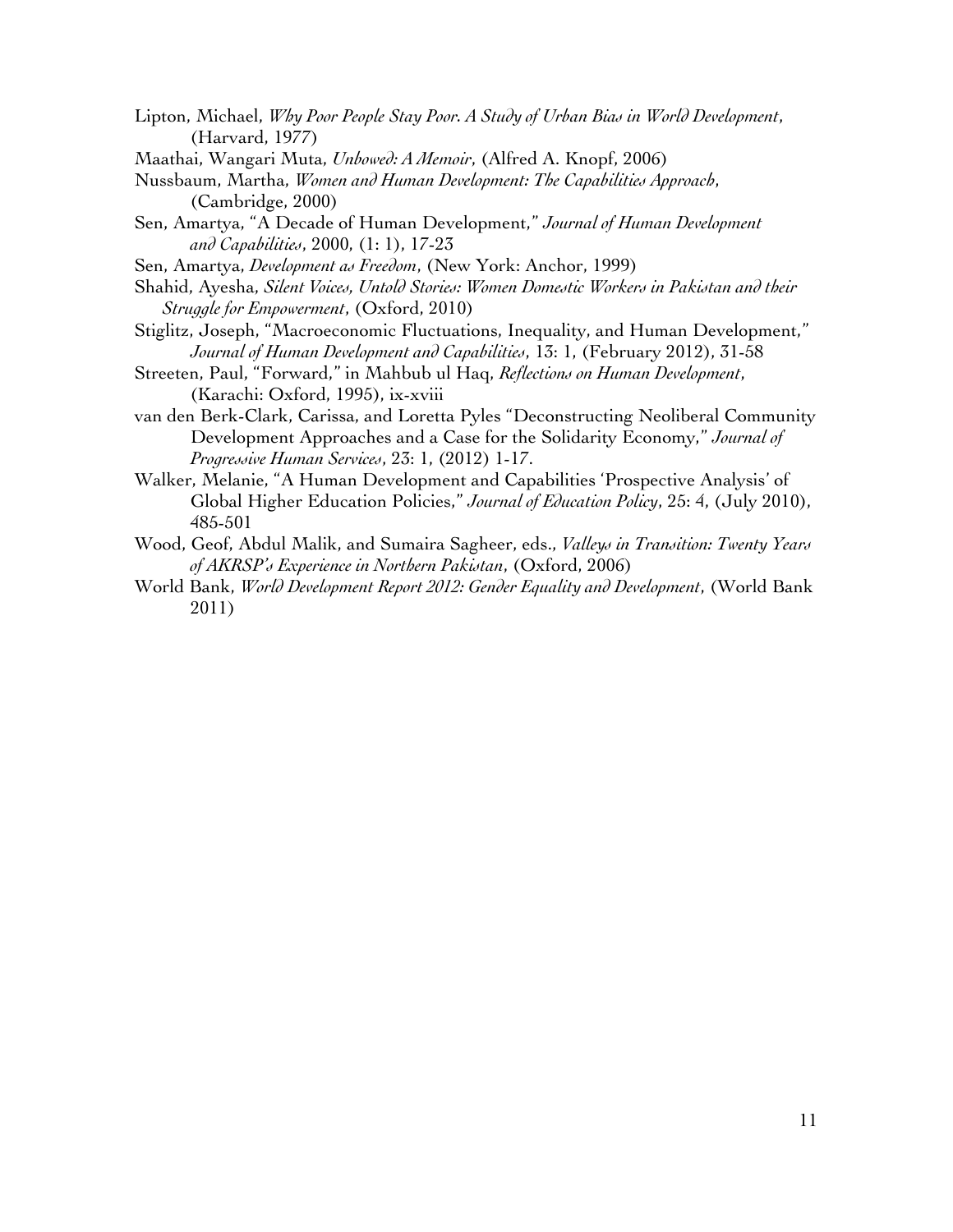Please use the following five-point approach with your papers.

1. Articulate a question.

The most crucial and often most difficult task in designing a good paper is casting a good net – asking a question that will be productive. It is not sufficient to pose a question the answer to which is information alone. Avoid questions that can be answered with raw facts or political histories. A potentially fruitful question is usually articulated as a puzzle. (e.g., How can one reconcile the empowerment of notable women in Pakistani politics and the oppression that many women face in Pakistani society?)

2. Explain briefly why that question is important to the study of the politics of human development in Pakistan.

In the face of the literature, or in the face of common sense, briefly explain why the puzzle demands an answer.

3. Defend briefly a strategy for addressing that question.

Different questions demand different approaches. A case study can answer some questions. Other questions might be better answered with comparative analysis. Some require interpretive approaches. Some require statistical analysis. Explain briefly what your approach can deliver.

4. Apply that strategy.

Most of your paper should be devoted to using your chosen strategy to answer or to reframe in a more productive way your original question. Having done the difficult work of articulating a question and devising a strategy for addressing it, this should unfold comfortably.

5. State your conclusions.

In your conclusion, state forcefully what you established. Avoid the temptations to speculate on the future, to introduce new variables, or to soft peddle your finds (e.g., "only the future will tell…"). If your conclusion makes policy recommendations, then your question must be about policy. Remember that the most revealing answer to an important question is often an explanation of why the original formulation of the question was inadequate. (e.g., Many questions depend on false dichotomies. e.g., Is the market of the government better at promoting economic growth.)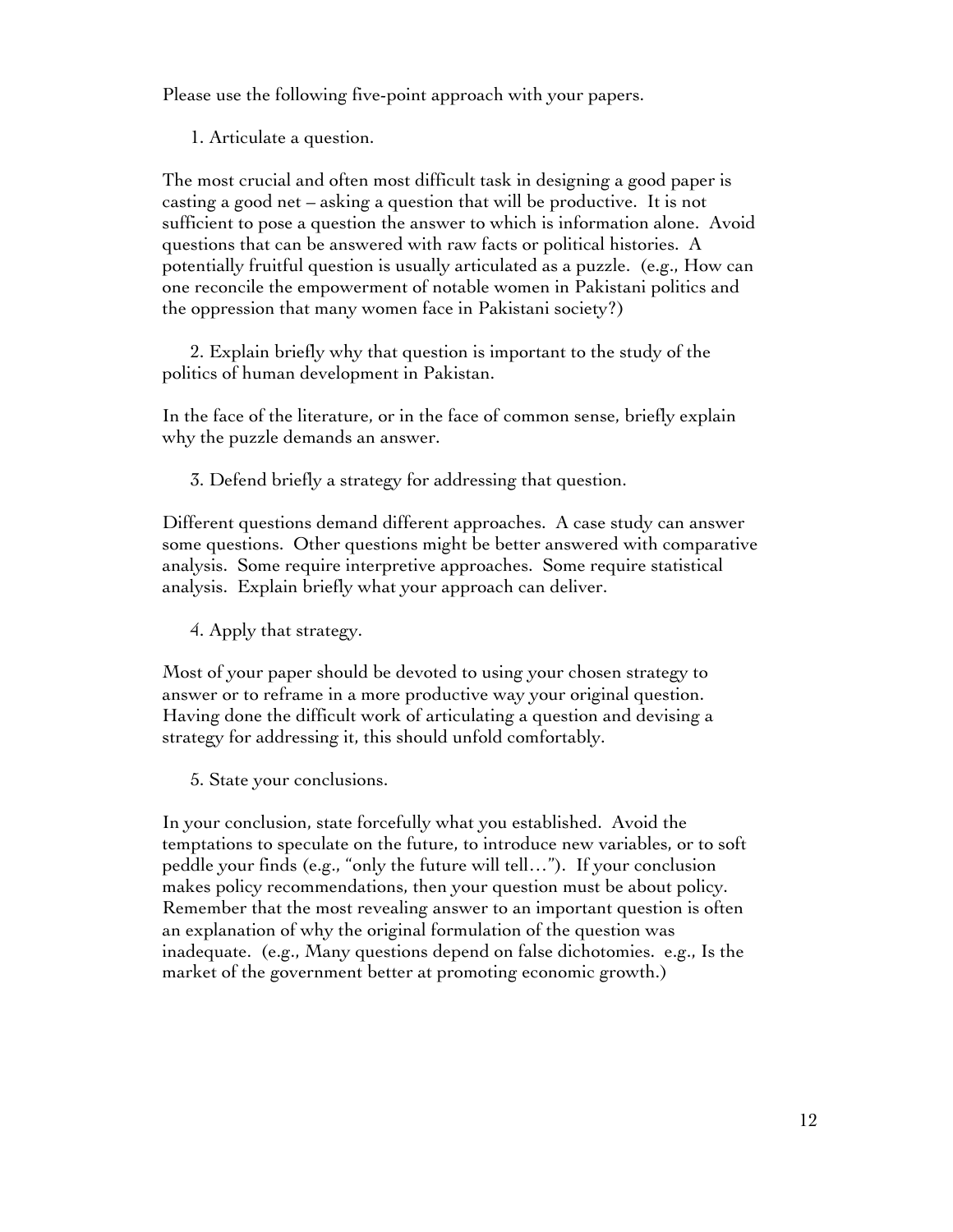## Advice and Stylistic Considerations for Final Papers

Focus. Your argument is likely to be more compelling, defensible, interesting, strong, and otherwise valuable, the narrower it is.

Being succinct is both a virtue and a requirement. Your paper must be no longer than 3,500 words. Write lengthier rough drafts. Then eliminate the non-essential. At the end of the paper, give a word count in parentheses (e.g., 3,202 words).

In your introduction, tell your reader your question, your position, and your trajectory. Your reader should not be made to feel that she does not know where you are taking her.

Encapsulate in the first sentence of each paragraph its main contribution.

Check your grammar; edit thoroughly; proof read carefully.

Avoid lists. Write prose. Avoid known metaphors. Do not use contractions.

Avoid first person claims. A sentence such as "I believe that international security forces in Afghanistan cannot gain the support of the people of Afghanistan" causes the reader to divide her attention between the authority of the writer and the claim being advanced. (e.g., Your reader may think "That's an interesting claim. But I wonder why she believes that.") Stating a claim directly usually gives it more credibility.

Distinguish between countries, states, political regimes, and governments and between nations, communities, and classes. A country is not an actor. Thus, a claim such as "India has preferred social equality to economic growth" leaves the reader wondering if this refers to the administrative apparatus (the state), the particular system of recruitment into that apparatus (e.g., elections, i.e., the political regime), or a particular government (e.g., the Indian National Congress). Distinguish between nations and states. A nation is a community that believes that it shares some mixture of cultural, ethnic, historical, linguistic, religious, or other identities. A state is an inanimate apparatus.

Double-space. Do not use one and one half-space formats.

Give complete phrases (e.g., non-governmental organizations) before using acronyms (e.g., NGOs). Do not capitalize common nouns.

Paginate.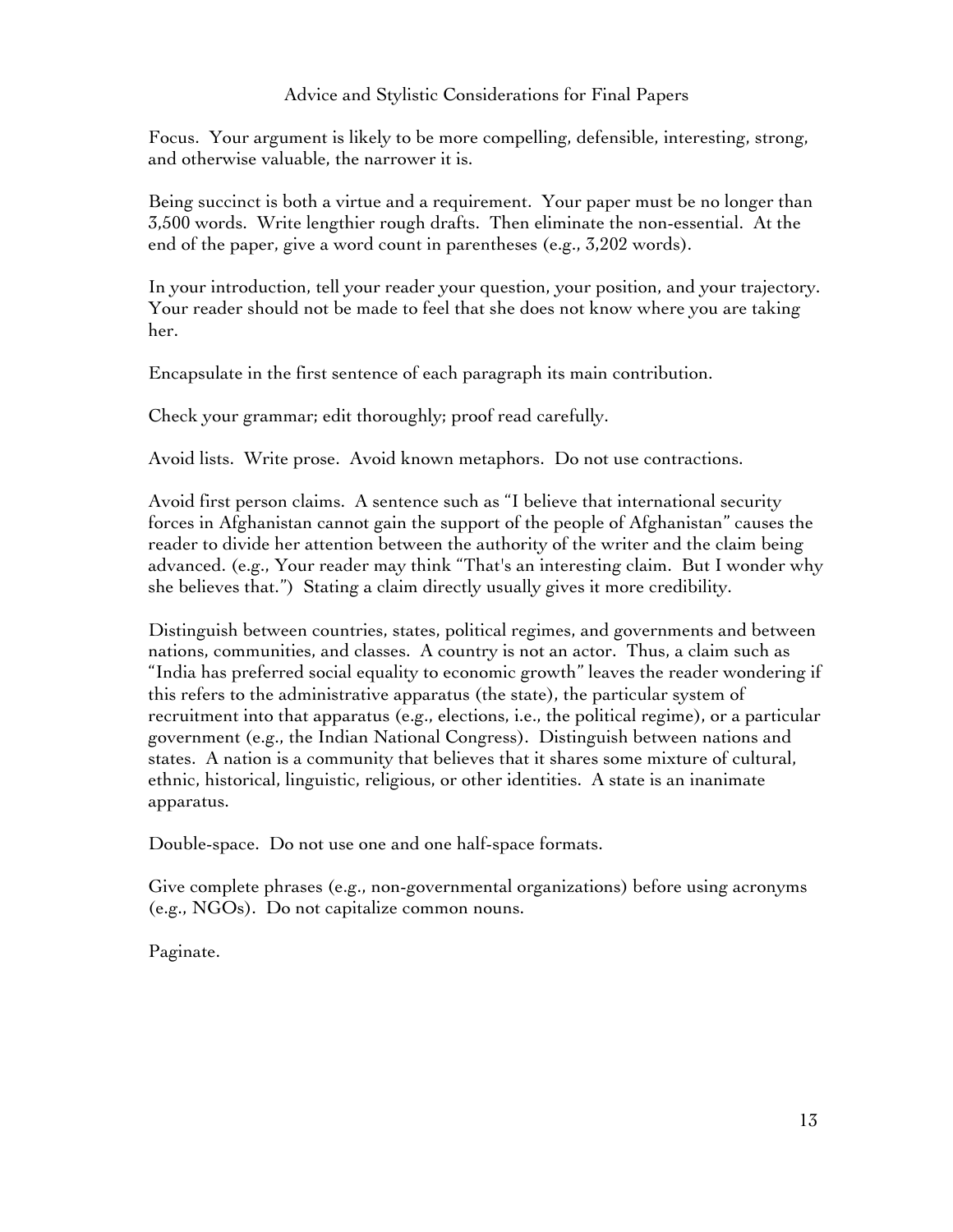#### Citation and Bibliography Formats

To represent another's ideas as if these ideas were your own, even if paraphrasing is a form a theft known as plagiarism. The internet has made plagiarism increasingly common. Any plagiarism will result in a failing grade and additional disciplinary measures.

Carefully citing your sources protects you and impresses your reader with the research and authority that you bring to your subject. Please use one of the following citation formats in your papers. At the conclusion of a sentence, which reflects or reports someone else's opinion or information, use either an in-text citation or a footnote.

#### (1.) in-text citation

An in-text citation gives the author's last name, year of publication, and page, in parentheses. (Author year: page). Then, in an attached bibliography, each source is given like this:

Last Name, First name, year, *Title of Book*, Place of Publication: Publisher.

- Last Name, First name, month year, "article title," *Title of Periodical*, (Volume: Number).
- Last Name, First name, year, "chapter title," in *Title of Edited Book*, First and Last Name of Editor, ed., Place of Publication: Publisher.

For example:

Kerala's performance in economic and human development owes much to its religious diversity and its tradition of matrilineal property inheritance. (Drèze and Sen 1995: 200)

Then, in your bibliography, give the full citation, like this:

Drèze, Jean, and Amartya Sen, 1995, *India: Economic Opportunity and Social Opportunity*, Delhi: Oxford University Press.

Following the in-text citation format, articles in periodicals or chapters in books should be listed in your bibliography like so:

McQueen, Cheryl, January 1992, "Pakistan: A Bold Agenda for Economic Reform," *Business America*, (113: 1).

Kemal, A. R., 1991, "Privatisation: The Experience of Pakistan," in V. Kanesalingam, ed., *Privatisation: Trends and Experiences in South Asia*, New Delhi: MacMillan India.